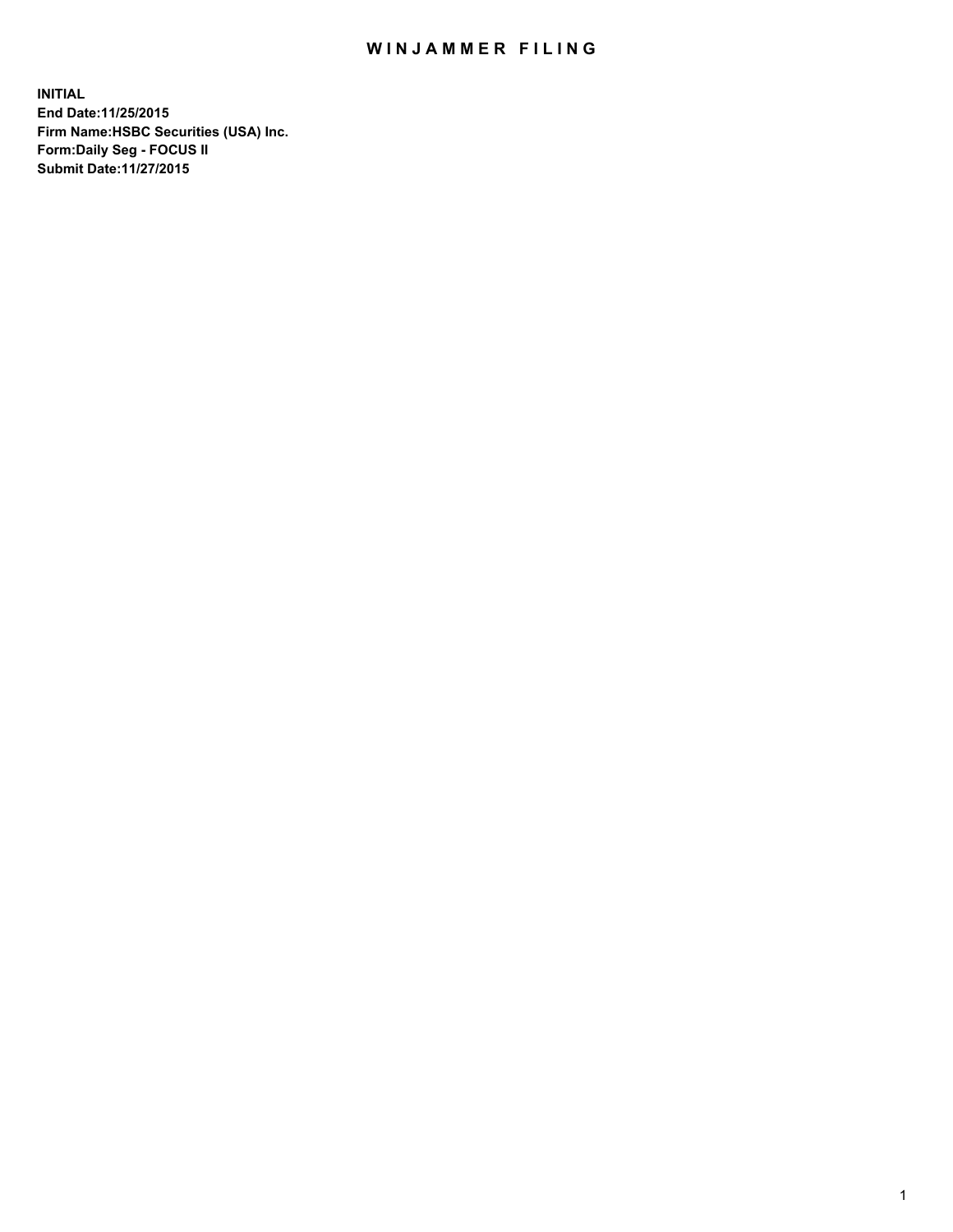## **INITIAL End Date:11/25/2015 Firm Name:HSBC Securities (USA) Inc. Form:Daily Seg - FOCUS II Submit Date:11/27/2015 Daily Segregation - Cover Page**

| Name of Company<br><b>Contact Name</b><br><b>Contact Phone Number</b><br><b>Contact Email Address</b>                                                                                                                                                                                                                         | <b>HSBC Securities (USA) Inc.</b><br>Steven richardson<br>212-525-6445<br>steven.richardson@us.hsbc.com |
|-------------------------------------------------------------------------------------------------------------------------------------------------------------------------------------------------------------------------------------------------------------------------------------------------------------------------------|---------------------------------------------------------------------------------------------------------|
| FCM's Customer Segregated Funds Residual Interest Target (choose one):<br>a. Minimum dollar amount: ; or<br>b. Minimum percentage of customer segregated funds required:% ; or<br>c. Dollar amount range between: and; or<br>d. Percentage range of customer segregated funds required between:% and%.                        | 110,000,000<br><u>0</u><br>0 <sub>0</sub><br>0 <sub>0</sub>                                             |
| FCM's Customer Secured Amount Funds Residual Interest Target (choose one):<br>a. Minimum dollar amount: ; or<br>b. Minimum percentage of customer secured funds required:%; or<br>c. Dollar amount range between: and; or<br>d. Percentage range of customer secured funds required between:% and%.                           | 10,000,000<br>0 <sub>0</sub><br>0 <sub>0</sub>                                                          |
| FCM's Cleared Swaps Customer Collateral Residual Interest Target (choose one):<br>a. Minimum dollar amount: ; or<br>b. Minimum percentage of cleared swaps customer collateral required:%; or<br>c. Dollar amount range between: and; or<br>d. Percentage range of cleared swaps customer collateral required between:% and%. | 90,000,000<br>0 <sub>0</sub><br>00                                                                      |

Attach supporting documents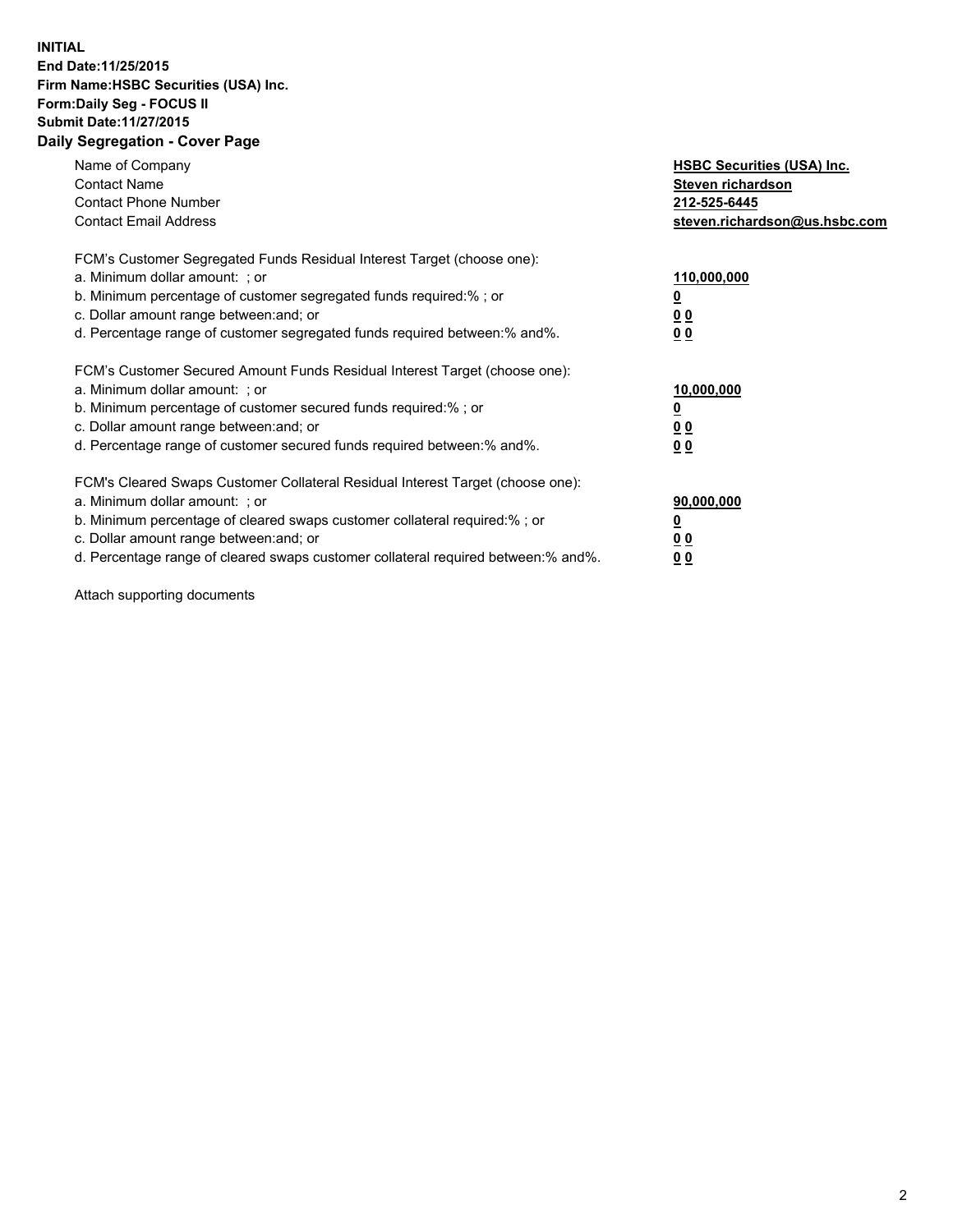**INITIAL End Date:11/25/2015 Firm Name:HSBC Securities (USA) Inc. Form:Daily Seg - FOCUS II Submit Date:11/27/2015**

## **Daily Segregation - Secured Amounts**

|     | Foreign Futures and Foreign Options Secured Amounts                                         |                                  |
|-----|---------------------------------------------------------------------------------------------|----------------------------------|
|     | Amount required to be set aside pursuant to law, rule or regulation of a foreign            | $0$ [7305]                       |
|     | government or a rule of a self-regulatory organization authorized thereunder                |                                  |
| 1.  | Net ledger balance - Foreign Futures and Foreign Option Trading - All Customers             |                                  |
|     | A. Cash                                                                                     | 76,793,810 [7315]                |
|     | B. Securities (at market)                                                                   | 113,816,648 [7317]               |
| 2.  | Net unrealized profit (loss) in open futures contracts traded on a foreign board of trade   | -31,373,757 [7325]               |
| 3.  | Exchange traded options                                                                     |                                  |
|     | a. Market value of open option contracts purchased on a foreign board of trade              | $0$ [7335]                       |
|     | b. Market value of open contracts granted (sold) on a foreign board of trade                | $0$ [7337]                       |
| 4.  | Net equity (deficit) (add lines 1.2. and 3.)                                                | 159,236,701 [7345]               |
| 5.  | Account liquidating to a deficit and account with a debit balances - gross amount           | 1,759,638 [7351]                 |
|     | Less: amount offset by customer owned securities                                            | -409,654 [7352] 1,349,984 [7354] |
| 6.  | Amount required to be set aside as the secured amount - Net Liquidating Equity              | 160,586,685 [7355]               |
|     | Method (add lines 4 and 5)                                                                  |                                  |
| 7.  | Greater of amount required to be set aside pursuant to foreign jurisdiction (above) or line | 160,586,685 [7360]               |
|     | 6.                                                                                          |                                  |
|     | FUNDS DEPOSITED IN SEPARATE REGULATION 30.7 ACCOUNTS                                        |                                  |
| 1.  | Cash in banks                                                                               |                                  |
|     | A. Banks located in the United States                                                       | 27,634,154 [7500]                |
|     | B. Other banks qualified under Regulation 30.7                                              | 0 [7520] 27,634,154 [7530]       |
| 2.  | Securities                                                                                  |                                  |
|     | A. In safekeeping with banks located in the United States                                   | 65,244,500 [7540]                |
|     | B. In safekeeping with other banks qualified under Regulation 30.7                          | 0 [7560] 65,244,500 [7570]       |
| 3.  | Equities with registered futures commission merchants                                       |                                  |
|     | A. Cash                                                                                     | $0$ [7580]                       |
|     | <b>B.</b> Securities                                                                        | $0$ [7590]                       |
|     | C. Unrealized gain (loss) on open futures contracts                                         | $0$ [7600]                       |
|     | D. Value of long option contracts                                                           | $0$ [7610]                       |
|     | E. Value of short option contracts                                                          | 0 [7615] 0 [7620]                |
| 4.  | Amounts held by clearing organizations of foreign boards of trade                           |                                  |
|     | A. Cash                                                                                     | $0$ [7640]                       |
|     | <b>B.</b> Securities                                                                        | $0$ [7650]                       |
|     | C. Amount due to (from) clearing organization - daily variation                             | $0$ [7660]                       |
|     | D. Value of long option contracts                                                           | $0$ [7670]                       |
|     | E. Value of short option contracts                                                          | 0 [7675] 0 [7680]                |
| 5.  | Amounts held by members of foreign boards of trade                                          |                                  |
|     | A. Cash                                                                                     | 101,545,463 [7700]               |
|     | <b>B.</b> Securities                                                                        | 48,572,147 [7710]                |
|     | C. Unrealized gain (loss) on open futures contracts                                         | -31,373,757 [7720]               |
|     | D. Value of long option contracts                                                           | $0$ [7730]                       |
|     | E. Value of short option contracts                                                          | 0 [7735] 118,743,853 [7740]      |
| 6.  | Amounts with other depositories designated by a foreign board of trade                      | 0 [7760]                         |
| 7.  | Segregated funds on hand                                                                    | $0$ [7765]                       |
| 8.  | Total funds in separate section 30.7 accounts                                               | 211,622,507 [7770]               |
| 9.  | Excess (deficiency) Set Aside for Secured Amount (subtract line 7 Secured Statement         | 51,035,822 [7380]                |
|     | Page 1 from Line 8)                                                                         |                                  |
| 10. | Management Target Amount for Excess funds in separate section 30.7 accounts                 | 10,000,000 [7780]                |
| 11. | Excess (deficiency) funds in separate 30.7 accounts over (under) Management Target          | 41,035,822 [7785]                |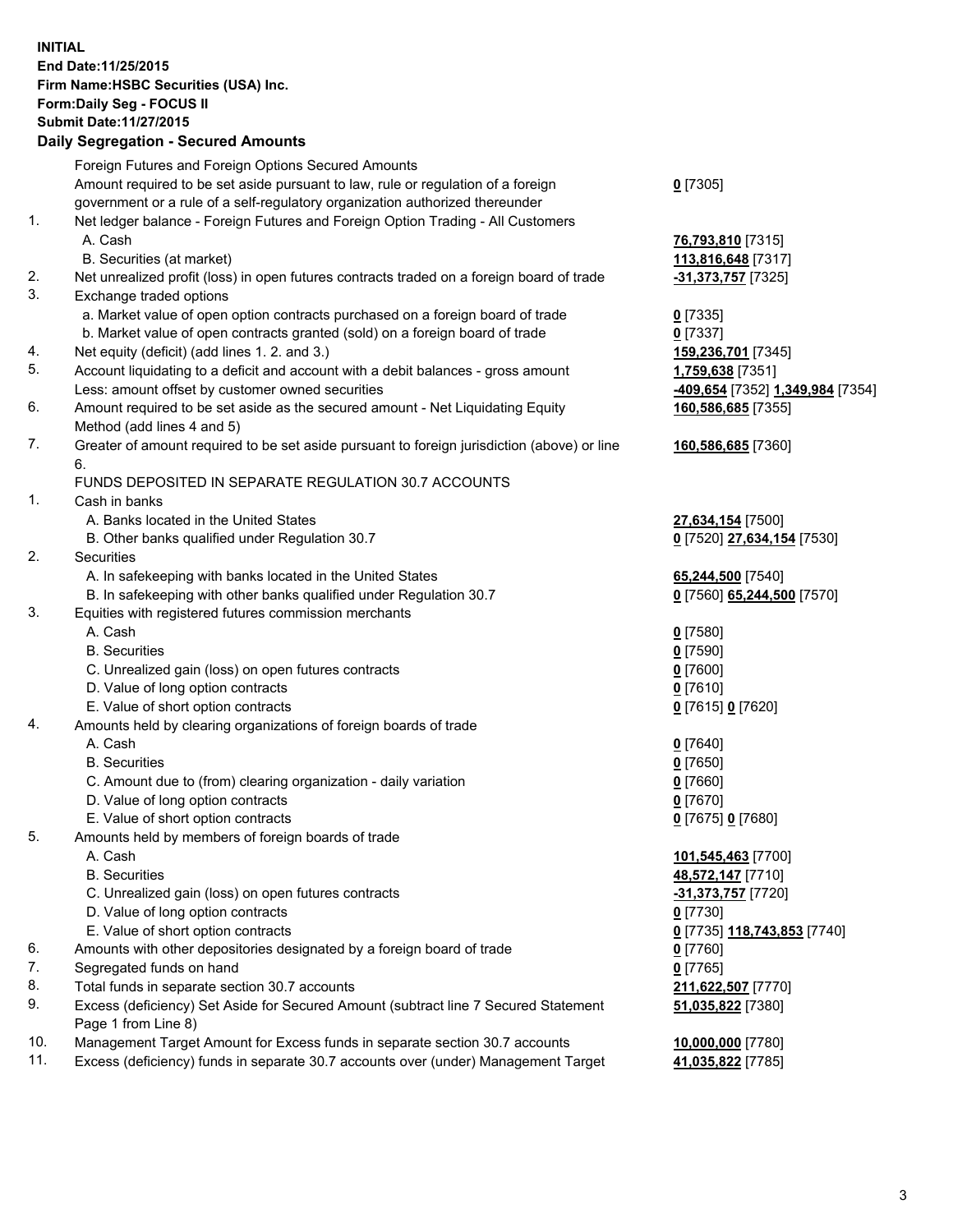**INITIAL End Date:11/25/2015 Firm Name:HSBC Securities (USA) Inc. Form:Daily Seg - FOCUS II Submit Date:11/27/2015 Daily Segregation - Segregation Statement** SEGREGATION REQUIREMENTS(Section 4d(2) of the CEAct) 1. Net ledger balance A. Cash **-239,632,105** [7010] B. Securities (at market) **1,074,405,221** [7020] 2. Net unrealized profit (loss) in open futures contracts traded on a contract market **540,764,593** [7030] 3. Exchange traded options A. Add market value of open option contracts purchased on a contract market **152,830,799** [7032] B. Deduct market value of open option contracts granted (sold) on a contract market **-71,125,384** [7033] 4. Net equity (deficit) (add lines 1, 2 and 3) **1,457,243,124** [7040] 5. Accounts liquidating to a deficit and accounts with debit balances - gross amount **3,089,804** [7045] Less: amount offset by customer securities **-483,449** [7047] **2,606,355** [7050] 6. Amount required to be segregated (add lines 4 and 5) **1,459,849,479** [7060] FUNDS IN SEGREGATED ACCOUNTS 7. Deposited in segregated funds bank accounts A. Cash **104,462,453** [7070] B. Securities representing investments of customers' funds (at market) **0** [7080] C. Securities held for particular customers or option customers in lieu of cash (at market) **346,290,762** [7090] 8. Margins on deposit with derivatives clearing organizations of contract markets A. Cash **29,386,464** [7100] B. Securities representing investments of customers' funds (at market) **173,200,795** [7110] C. Securities held for particular customers or option customers in lieu of cash (at market) **728,114,458** [7120] 9. Net settlement from (to) derivatives clearing organizations of contract markets **3,480,922** [7130] 10. Exchange traded options A. Value of open long option contracts **152,830,799** [7132] B. Value of open short option contracts **-71,125,384** [7133] 11. Net equities with other FCMs A. Net liquidating equity **106,012,649** [7140] B. Securities representing investments of customers' funds (at market) **0** [7160] C. Securities held for particular customers or option customers in lieu of cash (at market) **0** [7170] 12. Segregated funds on hand **0** [7150] 13. Total amount in segregation (add lines 7 through 12) **1,572,653,918** [7180] 14. Excess (deficiency) funds in segregation (subtract line 6 from line 13) **112,804,439** [7190] 15. Management Target Amount for Excess funds in segregation **110,000,000** [7194]

16. Excess (deficiency) funds in segregation over (under) Management Target Amount Excess

**2,804,439** [7198]